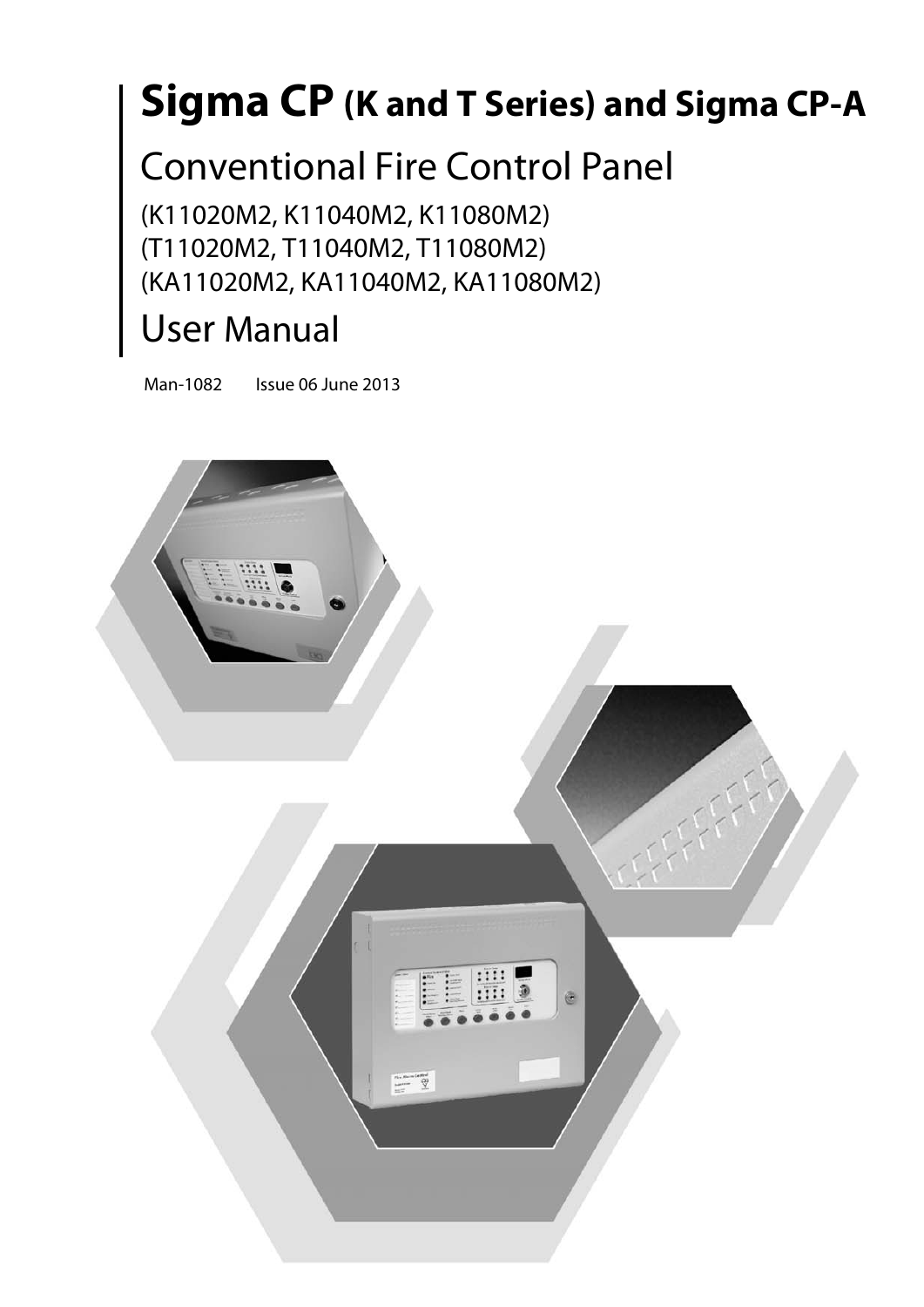### **Fire alarm condition**

General fire indicator lights and zonal fire indicators flash. Buzzer pulses rapidly.



# Carry out fire procedure

### **Fault condition**

General fault indicator lights and specific fault indicators flash. Buzzer sounds continuously.

| Zone Chart<br>General System Status<br>Fire In Zopt<br><b>O</b> Fire<br>Power Fay<br>Sounder Fault/<br>Power On<br>C<br>О<br>Disblement<br><b>System Mode</b><br>Zone Fault/Test/Disablement<br>z<br>Delay On<br>General Fault<br>Fine In Zone<br>Test Mode on<br>System Fault<br>$\bullet$<br>$\overline{ }$<br>s<br>$\cdot$<br>$\sim$<br>Alarm/Fault<br>Warning Silenced<br>General<br>Disablement<br>đ.<br>$\circ$<br>$\circ$<br>$\circ$<br>$\circ$<br>5V<br>Zone Fault/Test/Disablement<br><b>Enable Control</b><br>61<br>Mode<br>Select<br>Enter<br>Silence/Sound Alarm/Eault<br>Reset<br>Lamp<br>フリ<br><b>Warning Silence</b><br>Test<br>Alarm<br>$[+10]$<br>$[+1]$<br>a L |  |
|----------------------------------------------------------------------------------------------------------------------------------------------------------------------------------------------------------------------------------------------------------------------------------------------------------------------------------------------------------------------------------------------------------------------------------------------------------------------------------------------------------------------------------------------------------------------------------------------------------------------------------------------------------------------------------|--|
| <b>Fire Alarm Control</b><br>₩<br>Model: K11080<br>EN54-2 : 1997/<br><b>KM 73505</b>                                                                                                                                                                                                                                                                                                                                                                                                                                                                                                                                                                                             |  |

**Call** maintenance engineer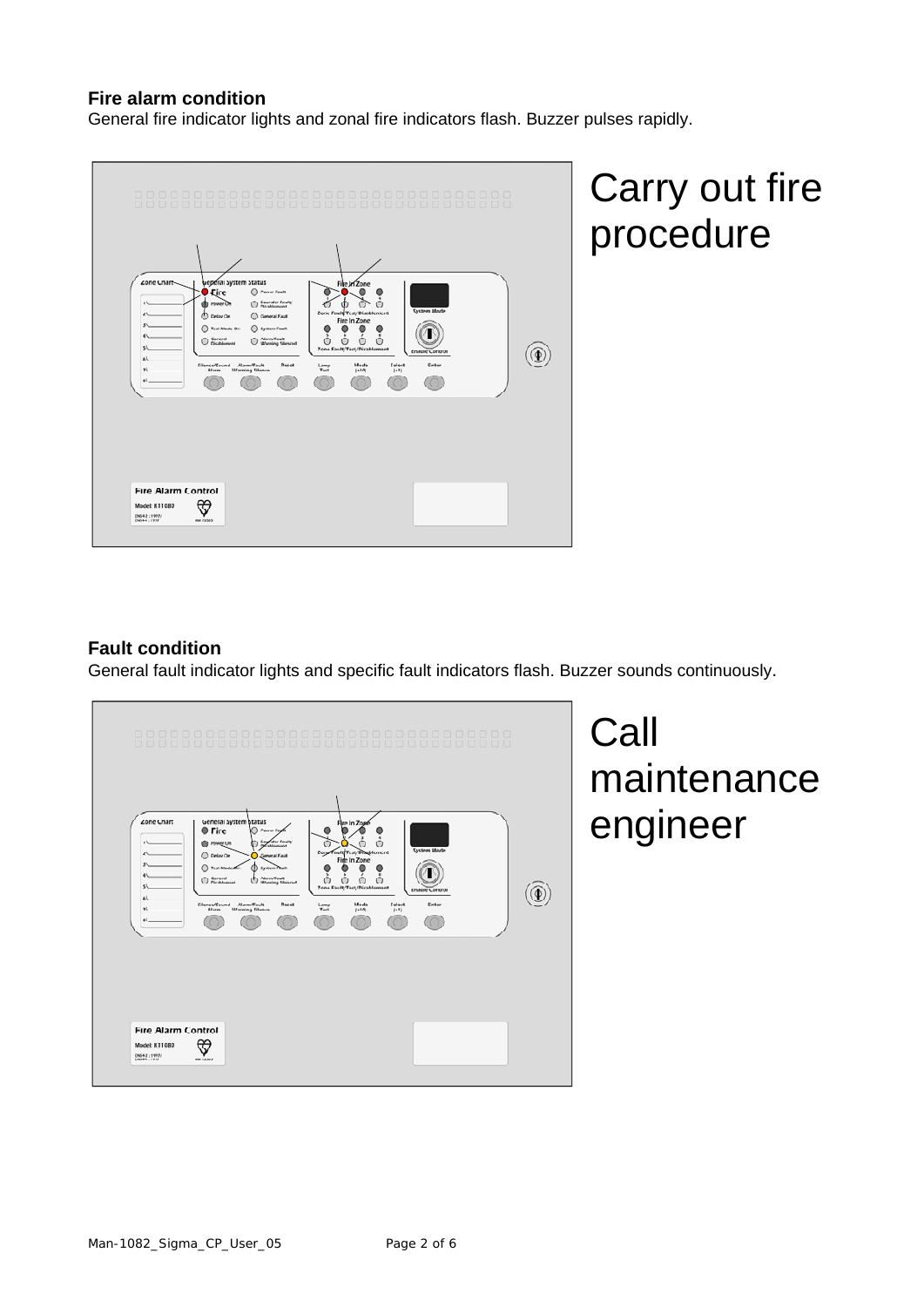#### **Disabled condition**

General disablement indicator and specific fault indicator lit continuously.



**Maintain** vigilance during disablement conditions

### **Test condition**

Test indicator and specific fault indicator lit continuously.

| 000000000000<br>Zone Chart<br><b>General System Status</b><br><b>D</b> Fire<br>O Power Fault<br>Sounder Fault/<br>н١<br>Power On<br>Disablement<br>$2\sqrt{ }$<br>Delay On<br>General Fault<br>35<br>Test Mode On<br><b>System Fault</b><br>4<br><b>Alann/Fault</b><br>General .<br>Ο<br>Disablement<br><b>Warning Silenced</b><br>5I<br>不<br>Reset<br>Silence/Sound Alerm/Fault<br><b>Warning Silence</b><br>٠<br>Alarm<br>$\mathbf{a}$ | 000000000000000000000000000000000000<br>nnnnnnnnnnnnnn<br>n n<br>Fire In Zone<br>÷<br><b>System Mode</b><br>Zone Fault/Test/Disablement<br>Fire In Zone<br>Œ<br>s<br>$\overline{\phantom{a}}$<br>8<br>О<br>Ω<br>Ο<br>O<br>Zone Fault/Test/Disablement<br><b>Enable Control</b><br>Mode<br>Select<br>Enter<br>Lamp<br>Test<br>$[+10]$<br>$(+1)$ |
|------------------------------------------------------------------------------------------------------------------------------------------------------------------------------------------------------------------------------------------------------------------------------------------------------------------------------------------------------------------------------------------------------------------------------------------|------------------------------------------------------------------------------------------------------------------------------------------------------------------------------------------------------------------------------------------------------------------------------------------------------------------------------------------------|
| <b>Fire Alarm Control</b><br>Model: K11080<br>ENS4.2 : 1997/<br>ENS44 : 1997<br><b>KM 73505</b>                                                                                                                                                                                                                                                                                                                                          |                                                                                                                                                                                                                                                                                                                                                |

Ensure system is returned to normal when testing is finished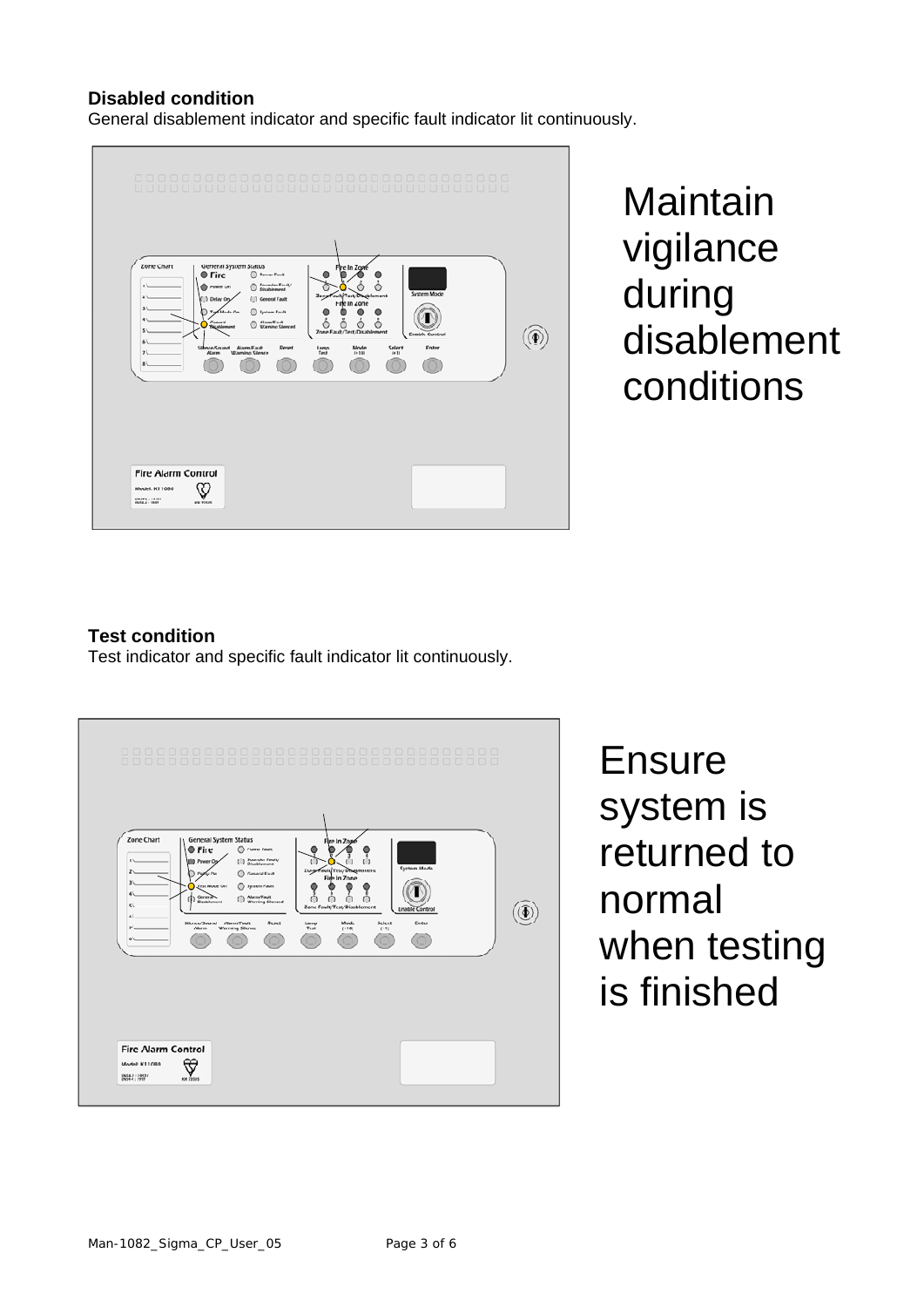| <b>How To</b>                                    | <b>Do This</b>                               | <b>Display</b>                        | <b>Comments</b>                      |
|--------------------------------------------------|----------------------------------------------|---------------------------------------|--------------------------------------|
| <b>Silence buzzer</b>                            | <b>Alarm/Fault</b><br><b>Buzzer Silenced</b> |                                       |                                      |
|                                                  |                                              | Alarm/Fault<br><b>Buzzer Silenced</b> |                                      |
|                                                  | Press button                                 |                                       |                                      |
| <b>Test lamps</b>                                | Lamp<br><b>Test</b>                          |                                       | <b>Buzzer sounds whilst</b>          |
|                                                  |                                              |                                       | button is pressed                    |
|                                                  | Press button                                 | All lamps on                          |                                      |
| <b>Enable buttons</b>                            | <b>Enable</b>                                |                                       | <b>Buzzer beeps twice</b>            |
|                                                  | <b>Control</b>                               |                                       | every few seconds                    |
| (Only Alarm/Fault<br>warning Silence and         |                                              |                                       |                                      |
| <b>Lamp Test buttons are</b><br>operable without |                                              |                                       |                                      |
| turning enable key)                              | Turn key<br>Silence/Sound                    |                                       |                                      |
| <b>Silence alarms</b>                            | <b>Alarm</b>                                 |                                       |                                      |
|                                                  |                                              | Alarm/Fault<br><b>Buzzer Silenced</b> |                                      |
|                                                  | Press button                                 |                                       |                                      |
| <b>Sound alarms</b>                              | Silence/Sound<br><b>Alarm</b>                |                                       | Buzzer pulses rapidly                |
|                                                  |                                              | <b>Fire</b>                           |                                      |
|                                                  | Press button                                 |                                       |                                      |
| <b>Reset</b>                                     | <b>Reset</b>                                 |                                       | Ensure source of fire                |
|                                                  |                                              |                                       | event is cleared<br>before resetting |
|                                                  | Press button                                 |                                       |                                      |
| Disable a zone step 1                            | <b>Mode</b>                                  |                                       |                                      |
|                                                  |                                              |                                       |                                      |
|                                                  | Press button                                 | First display                         |                                      |
| Disable a zone step 2                            | <b>Select</b>                                |                                       | Zone 5 for example                   |
|                                                  |                                              |                                       |                                      |
|                                                  | Press button to<br>scroll zones              | Zone 5                                |                                      |
| Disable a zone step 3                            | <b>Enter</b>                                 | <b>Fire in Zone</b>                   | General                              |
|                                                  |                                              | 5<br>$\overline{7}$<br>6              | <b>Disablement</b>                   |
|                                                  |                                              |                                       |                                      |
|                                                  | Press button                                 | <b>Zone Fault</b>                     | Dot flashes to indicate              |
|                                                  |                                              | Zone 5 fault LED lit                  | disablement                          |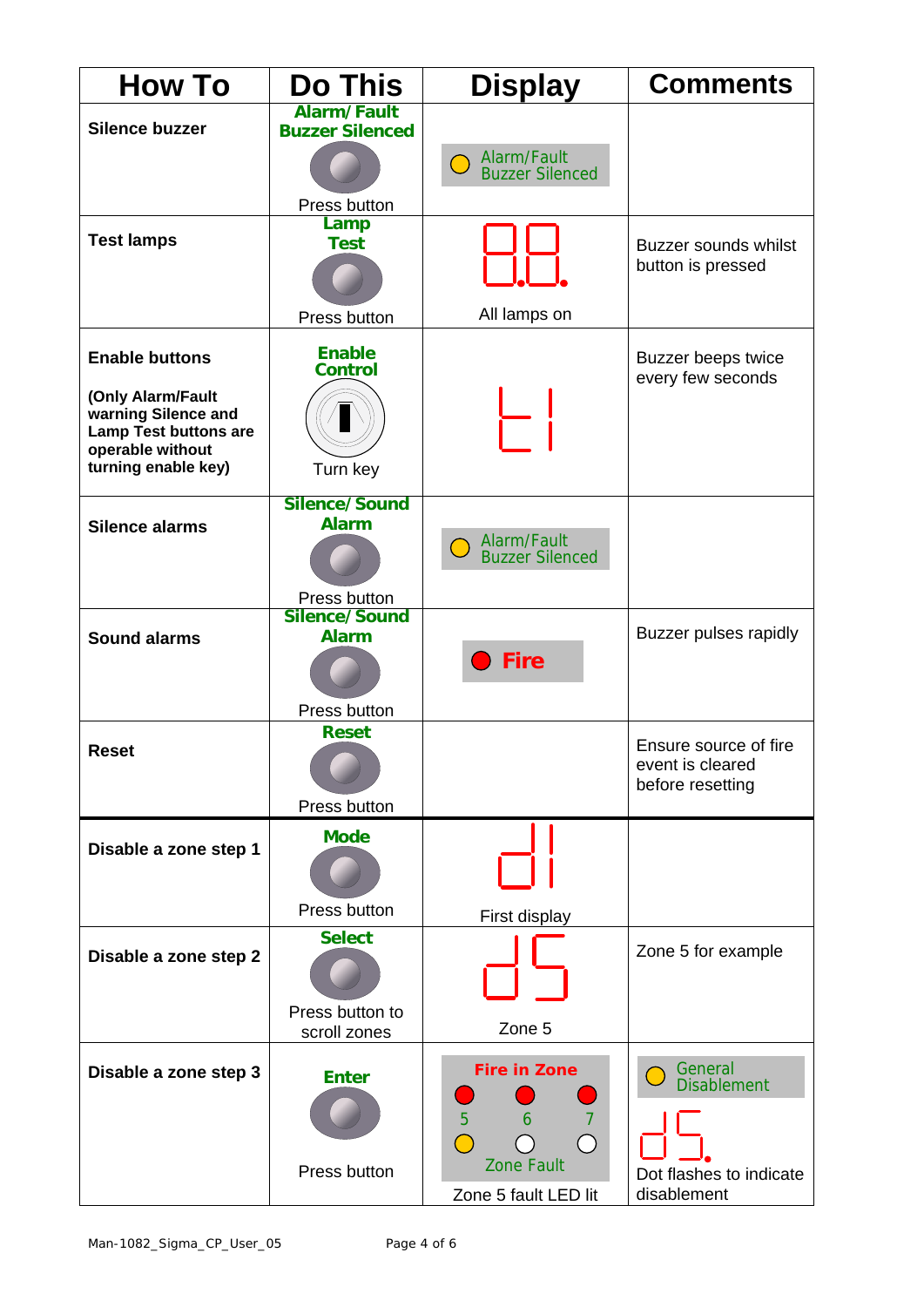| <b>How To</b>                       | <b>Do This</b>                                         | <b>Display</b>                                                                                 | <b>Comments</b>                                                                                                                |
|-------------------------------------|--------------------------------------------------------|------------------------------------------------------------------------------------------------|--------------------------------------------------------------------------------------------------------------------------------|
| Put a zone into test<br>mode step 1 | <b>Mode</b><br>Press button                            | First display                                                                                  |                                                                                                                                |
| Put a zone into test<br>mode step 2 | <b>Select</b><br>Press button to<br>scroll zone        | Zone 5                                                                                         | Zone 5 for example                                                                                                             |
| Put a zone into test<br>mode step 3 | <b>Enter</b><br>Press button                           | <b>Fire in Zone</b><br>$\overline{2}$<br>3<br><b>Zone Fault</b><br>Zone 1 fault LED lit        | General<br><b>Disablement</b><br>Dot flashes to indicate<br>test mode                                                          |
| Enable a zone step 1                | <b>Mode</b><br>Press button to<br>display disablements | First display                                                                                  | Note: Proceed with<br>caution if the number<br>is flashing.<br>The panel will alarm if<br>enabled so should be<br>reset first. |
| Enable a zone step 2                | <b>Select</b><br>Press button to<br>scroll zones       | Zone 5                                                                                         | Flashing dot indicates<br>zone is disabled                                                                                     |
| Enable a zone step 3                | <b>Enter</b><br>Press button to<br>enable zone         | <b>Fire in Zone</b><br>ხ<br>6<br><b>Zone Fault</b><br>Zone 5 LED extinguishes                  | General<br>$\sqrt{2}$<br><b>Disablement</b><br>General disablement<br>indicator extinguishes                                   |
| Exit test mode step 1               | <b>Mode</b><br>Press button                            | First display                                                                                  |                                                                                                                                |
| Exit test mode step 2               | <b>Select</b><br>Press button to<br>scroll zones       | Zone 5                                                                                         | Flashing dot indicates<br>zone is in test mode                                                                                 |
| Exit test mode step 3               | <b>Enter</b><br>Press button to<br>exit test mode      | <b>Fire in Zone</b><br>$\overline{2}$<br>3<br><b>Zone Fault</b><br>Zone 1 flt LED extinguishes | <b>Test Mode On</b><br>Test mode LED<br>extinguishes                                                                           |

Man-1082\_Sigma\_CP\_User\_05 Page 5 of 6